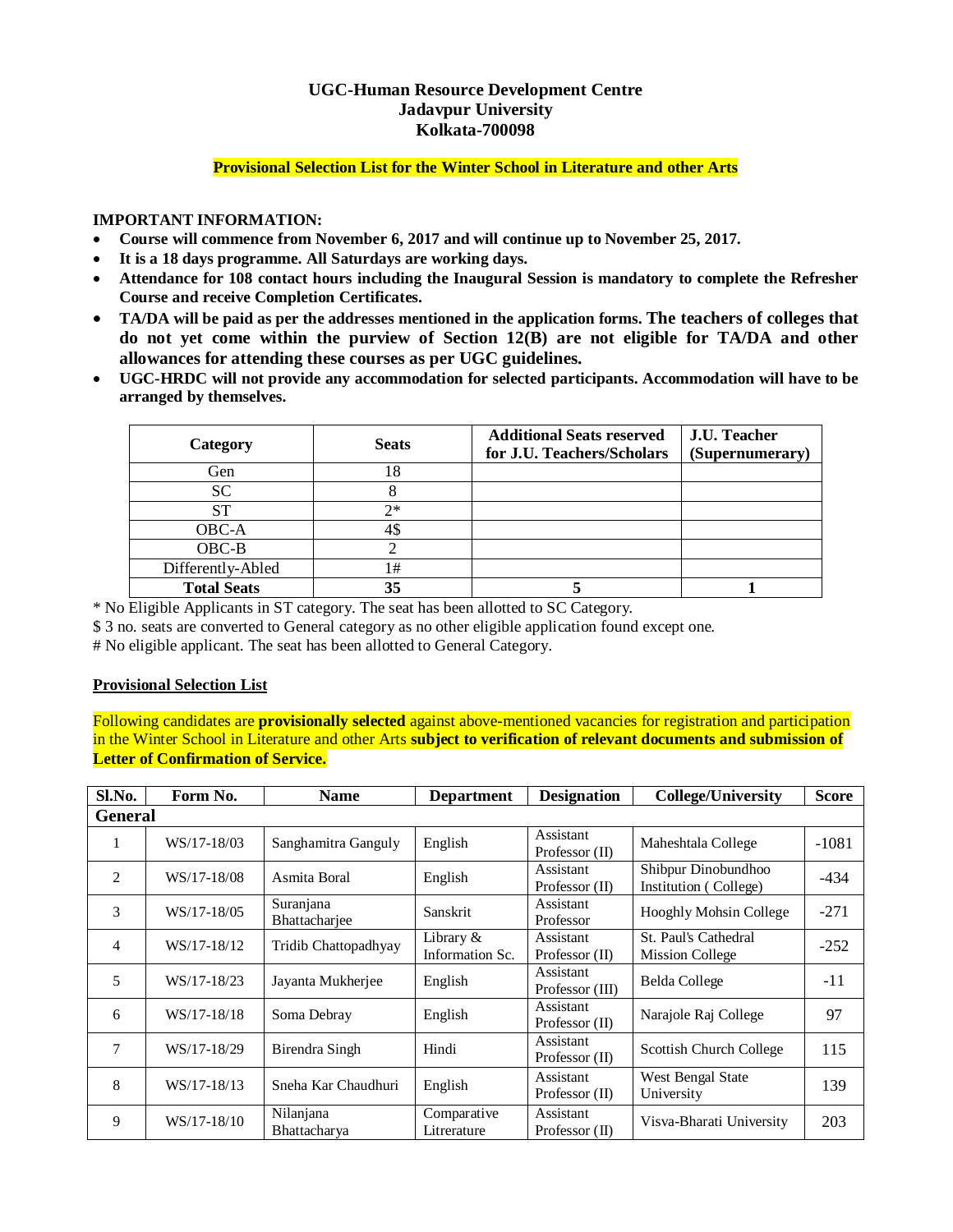| 10                              | WS/17-18/21 | Amith David                | English                    | Assistant<br>Professor       | <b>Bishop Moore College</b>                             | 210     |  |
|---------------------------------|-------------|----------------------------|----------------------------|------------------------------|---------------------------------------------------------|---------|--|
| 11                              | WS/17-18/11 | Shrabani<br>Chattopadhyay  | Sanskrit                   | Assistant<br>Professor       | Maheshtala College                                      | 268     |  |
| 12                              | WS/17-18/36 | Samiparna Rakshit          | History                    | Assistant<br>Professor       | Deshabandhu<br>Mahavidyalaya,<br>Chittaranjan           | 273     |  |
| 13                              | WS/17-18/35 | Soma Pal Chaki             | Bengali                    | Assistant<br>Professor (II)  | <b>Basirhat College</b>                                 | 278     |  |
| 14                              | WS/17-18/07 | Baisakhi Ghosh             | Sanskrit                   | Assistant<br>Professor (II)  | Bijay Krishna Girls'<br>College, Howrah                 | 395     |  |
| 15                              | WS/17-18/40 | Gouranga Dandapat          | Bengali                    | Assistant<br>Professor (II)  | S.B.S.Govt. College, Hili.<br>Dakshin Dinajpur          | 466     |  |
| 16                              | WS/17-18/28 | Siddhartha Pratim<br>Sinha | History                    | Assistant<br>Professor (II)  | Taki Govt. College                                      | 478     |  |
| 17                              | WS/17-18/37 | Biswajit Panda             | Bengali                    | Assistant<br>Professor (II)  | Acharya Sukumar Sen<br>Mahavidyalaya                    | 530     |  |
| 18                              | WS/17-18/04 | Sanchita Bose              | Bengali                    | Assistant<br>Professor (II)  | <b>Bangabasi Morning</b><br>College                     | 603     |  |
| 19                              | WS/17-18/16 | Sonali Mukherjee           | Sanskrit                   | Assistant<br>Professor       | Seva Bharati<br>Mahavidyalaya                           | 623     |  |
| 20                              | WS/17-18/22 | Roopmala Saha              | English                    | Assistant<br>Professor       | Maulana Azad College                                    | 772     |  |
| 21                              | WS/17-18/15 | Pratima Banerjee           | English                    | Assistant<br>Professor       | Jatindra Rajendra<br>Mahavidyalaya                      | 848     |  |
| 22                              | WS/17-18/30 | Arpita Dasgupta            | English                    | Assistant<br>Professor (II)  | Parimal Mitra Smriti<br>Mahavidyalaya, Jalpaiguri       | 900     |  |
| <b>SC</b>                       |             |                            |                            |                              |                                                         |         |  |
| 1                               | WS/17-18/14 | Gopa Pramanik              | Journalism &<br>Mass Comm. | Assistant<br>Professor       | West Bengal State<br>University                         | $-1276$ |  |
| 2                               | WS/17-18/24 | Kasturi Joddar             | English                    | Assistant<br>Professor       | Triveni Devi Bhalotia<br>College                        | $-603$  |  |
| 3                               | WS/17-18/27 | Sagar Taranga Mandal       | English                    | Assistant<br>Professor       | Kalyani University                                      | $-152$  |  |
| $\overline{4}$                  | WS/17-18/26 | Tanmay Mridha              | Painting                   | Assistant<br>Professor       | The Indian College of<br>Arts and Draftsmanship         | 244     |  |
| 5                               | WS/17-18/41 | Tapu Biswas                | English                    | Assistant<br>Professor (II)  | Visva-Bharati University                                | 309     |  |
| 6                               | WS/17-18/38 | Pijush Kanti Adhikary      | Bengali                    | Assistant<br>Professor (II)  | Sundarban Hazi Desarat<br>College                       | 634     |  |
| $\tau$                          | WS/17-18/01 | Jayasri Ray                | Bengali                    | Assistant<br>Professor (III) | Purash Kanpur Haridas<br>Nandi Mahavidyalaya            | 664     |  |
| 8                               | WS/17-18/02 | Achyutananda Biswas        | Bengali                    | Assistant<br>Professor (II)  | Dhruba Chand Halder<br>College, Dakshin Barasat         | 895     |  |
| 9                               | WS/17-18/34 | Sangeeta Mondal            | English                    | Assistant<br>Professor (II)  | <b>Basirhat College</b>                                 | 1050    |  |
| 10                              | WS/17-18/33 | Priti Das                  | English                    | Assistant<br>Professor       | Krishnath College                                       | 1201    |  |
| <b>OBC-A</b>                    |             |                            |                            |                              |                                                         |         |  |
| $\mathbf{1}$                    | WS/17-18/31 | Shahnaz Begum              | English                    | Assistant<br>Professor (II)  | Purnidevi Chowdhury<br>Girls' College, Birbhum          | 244     |  |
|                                 | OBC-B       |                            |                            |                              |                                                         |         |  |
| 1                               | WS/17-18/39 | Dipankar Patra             | Sanskrit                   | Assistant<br>Professor (II)  | Acharya Prafulla Chandra<br>College, New<br>Barrackpore | 237     |  |
| $\overline{2}$                  | WS/17-18/17 | Akash Biswas               | Bengali                    | Assistant<br>Professor       | Sreegopal Banerjee<br>College, Hooghly                  | 410     |  |
| <b>J.U. Teachers / Scholars</b> |             |                            |                            |                              |                                                         |         |  |
| 1                               | WS/17-18/19 | Kaustav Bakshi             | English                    | Assistant<br>Professor       | Jadavpur University                                     | 9       |  |